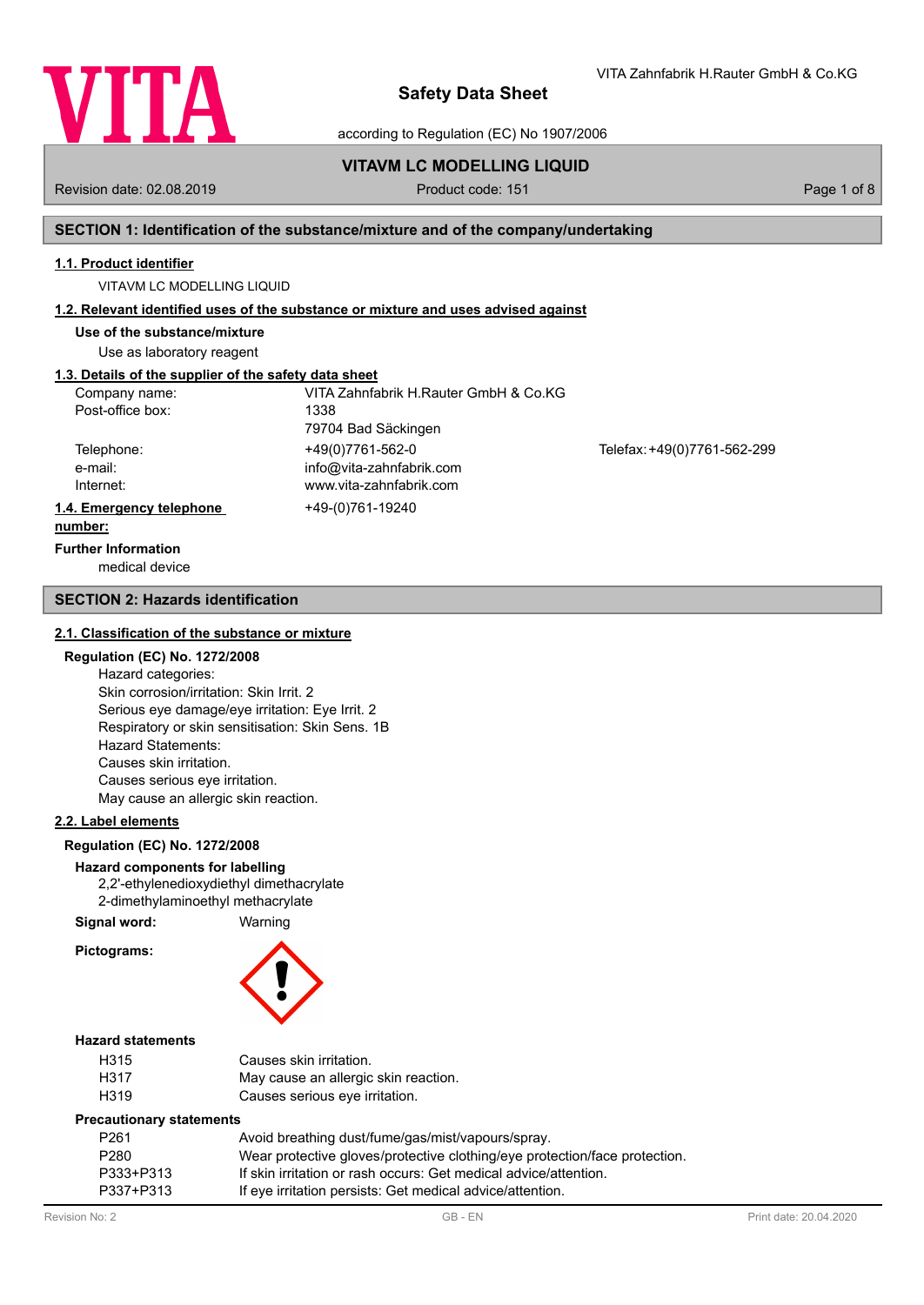

according to Regulation (EC) No 1907/2006

# **VITAVM LC MODELLING LIQUID**

Revision date: 02.08.2019 **Product code: 151** Product code: 151 **Page 2 of 8** Page 2 of 8

#### **2.3. Other hazards**

No information available.

# **SECTION 3: Composition/information on ingredients**

#### **3.2. Mixtures**

#### **Hazardous components**

| CAS No     | Chemical name                                                                                   |              |                  |            |  |
|------------|-------------------------------------------------------------------------------------------------|--------------|------------------|------------|--|
|            | EC No                                                                                           | Index No     | <b>REACH No</b>  |            |  |
|            | <b>GHS Classification</b>                                                                       |              |                  |            |  |
| 109-16-0   | 2,2'-ethylenedioxydiethyl dimethacrylate                                                        |              |                  | $75 - 80%$ |  |
|            | 203-652-6                                                                                       |              | 01-2119969287-21 |            |  |
|            | Skin Sens. 1B; H317                                                                             |              |                  |            |  |
| 90551-76-1 | Methacrylic ester                                                                               |              |                  | $15 - 20%$ |  |
|            | 292-094-7                                                                                       | 607-134-00-4 |                  |            |  |
|            | Skin Irrit. 2, Eye Irrit. 2, STOT SE 3; H315 H319 H335                                          |              |                  |            |  |
| 2867-47-2  | 2-dimethylaminoethyl methacrylate                                                               |              |                  |            |  |
|            | 220-688-8                                                                                       | 607-132-00-3 |                  |            |  |
|            | Acute Tox. 4, Acute Tox. 4, Skin Irrit. 2, Eye Irrit. 2, Skin Sens. 1; H312 H302 H315 H319 H317 |              |                  |            |  |

Full text of H and EUH statements: see section 16.

## **SECTION 4: First aid measures**

#### **4.1. Description of first aid measures**

#### **After inhalation**

Provide fresh air. When in doubt or if symptoms are observed, get medical advice.

#### **After contact with skin**

After contact with skin, wash immediately with plenty of water and soap. Take off immediately all contaminated clothing and wash it before reuse. Medical treatment necessary.

#### **After contact with eyes**

After contact with the eyes, rinse with water with the eyelids open for a sufficient length of time, then consult an ophthalmologist immediately.

#### **After ingestion**

Rinse mouth immediately and drink plenty of water.

#### **4.2. Most important symptoms and effects, both acute and delayed**

No information available.

# **4.3. Indication of any immediate medical attention and special treatment needed**

Treat symptomatically.

#### **SECTION 5: Firefighting measures**

#### **5.1. Extinguishing media**

#### **Suitable extinguishing media**

Co-ordinate fire-fighting measures to the fire surroundings.

#### **5.2. Special hazards arising from the substance or mixture**

Non-flammable.

#### **5.3. Advice for firefighters**

Wear a self-contained breathing apparatus and chemical protective clothing. Full protection suit.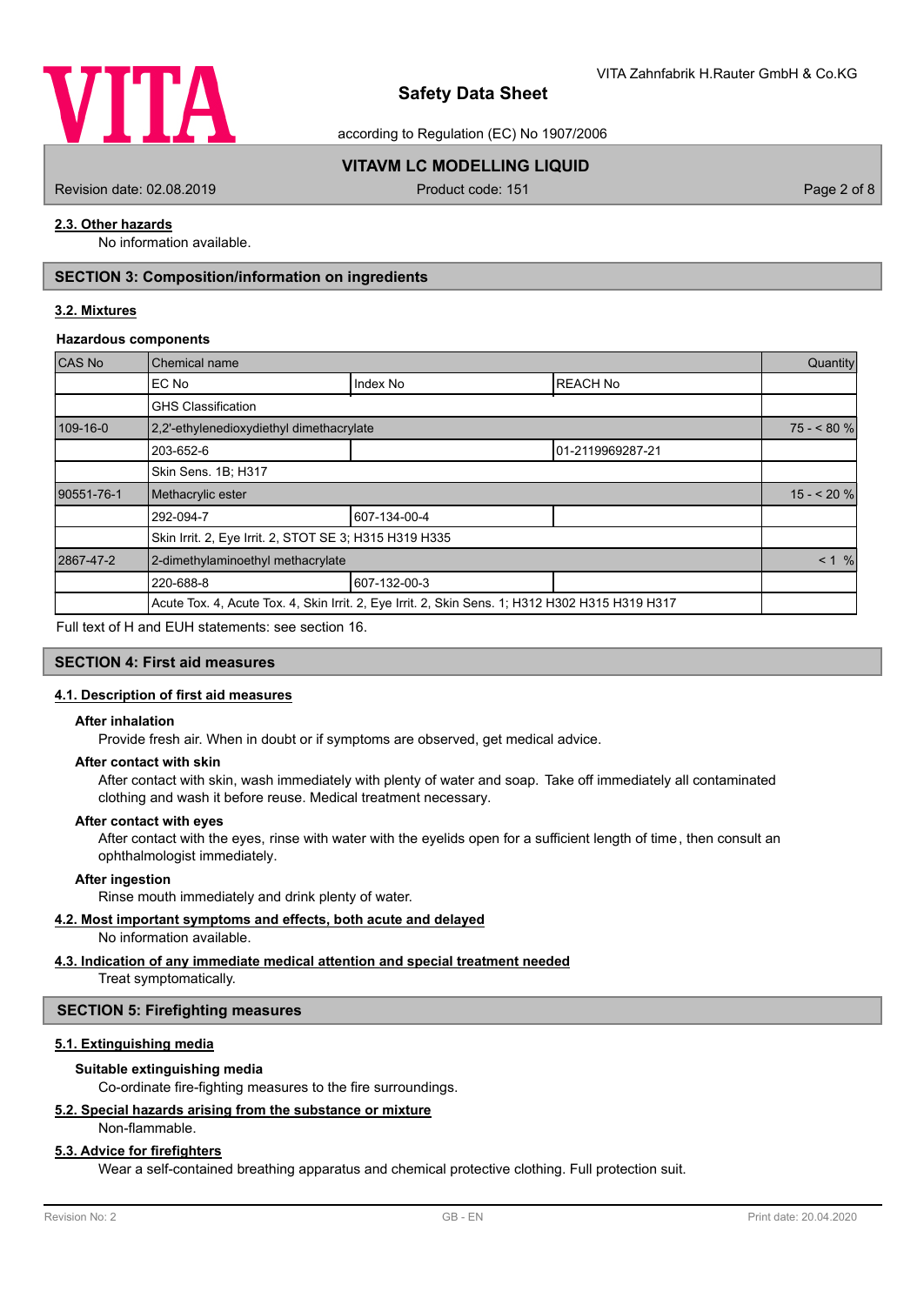

according to Regulation (EC) No 1907/2006

**VITAVM LC MODELLING LIQUID**

Revision date: 02.08.2019 **Product code: 151** Product code: 151 **Page 3 of 8** Page 3 of 8

#### **Additional information**

Suppress gases/vapours/mists with water spray jet. Collect contaminated fire extinguishing water separately. Do not allow entering drains or surface water.

#### **SECTION 6: Accidental release measures**

#### **6.1. Personal precautions, protective equipment and emergency procedures**

Provide adequate ventilation. Do not breathe gas/fumes/vapour/spray. Avoid contact with skin, eyes and clothes. Use personal protection equipment.

#### **6.2. Environmental precautions**

Do not allow to enter into surface water or drains.

#### **6.3. Methods and material for containment and cleaning up**

Absorb with liquid-binding material (e.g. sand, diatomaceous earth, acid- or universal binding agents). Treat the recovered material as prescribed in the section on waste disposal.

#### **6.4. Reference to other sections**

Safe handling: see section 7 Personal protection equipment: see section 8 Disposal: see section 13

#### **SECTION 7: Handling and storage**

#### **7.1. Precautions for safe handling**

#### **Advice on safe handling**

No special measures are necessary.

#### **Advice on protection against fire and explosion**

No special fire protection measures are necessary.

#### **7.2. Conditions for safe storage, including any incompatibilities**

#### **Requirements for storage rooms and vessels**

Keep container tightly closed.

#### **Hints on joint storage**

No special measures are necessary.

# **7.3. Specific end use(s)**

Use as laboratory reagent

#### **SECTION 8: Exposure controls/personal protection**

#### **8.1. Control parameters**

#### **8.2. Exposure controls**



#### **Protective and hygiene measures**

Remove contaminated, saturated clothing immediately. Draw up and observe skin protection programme. Wash hands and face before breaks and after work and take a shower if necessary . When using do not eat, drink, smoke, sniff.

#### **Eye/face protection**

Wear eye/face protection.

#### **Hand protection**

When handling with chemical substances, protective gloves must be worn with the CE-label including the four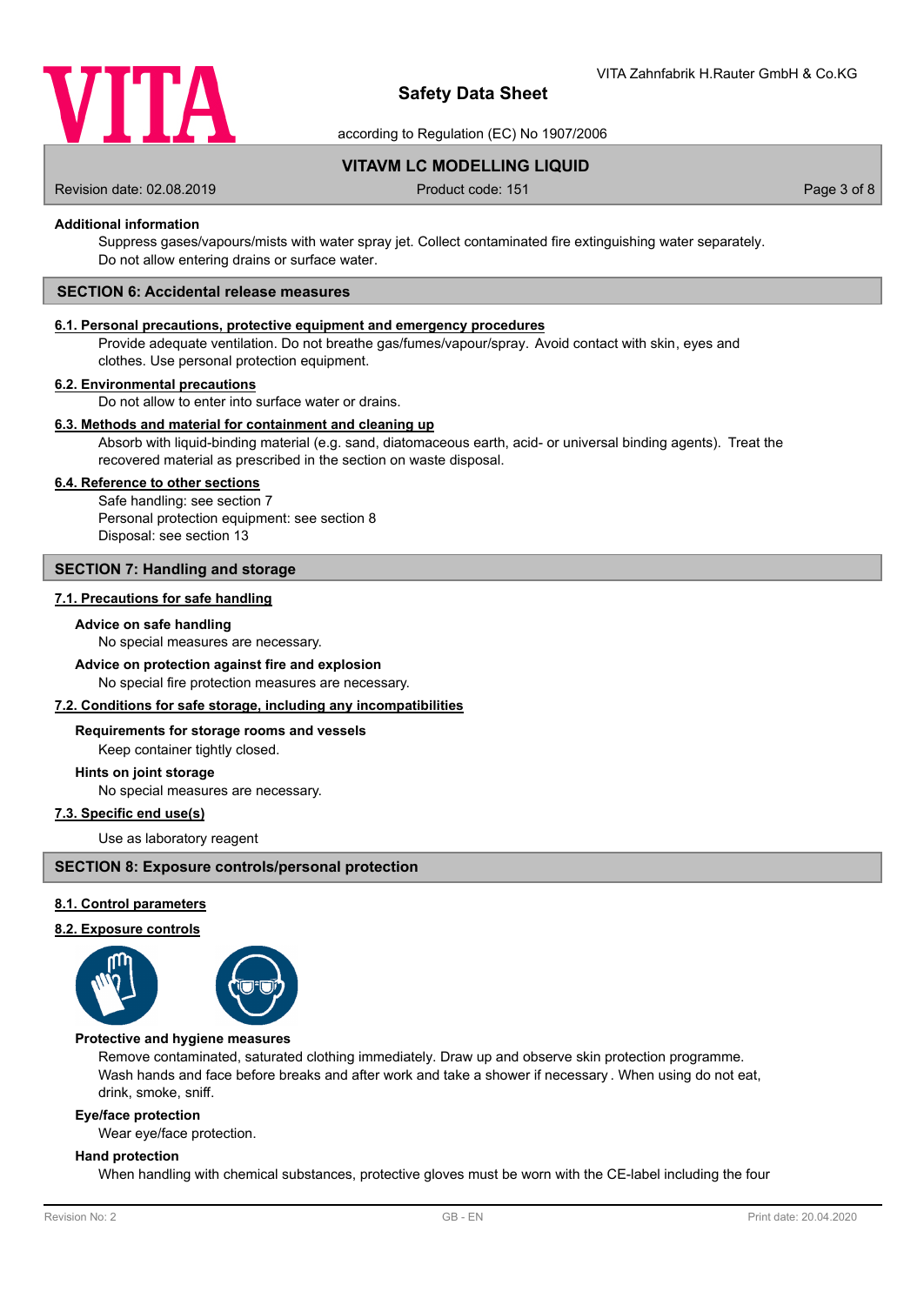

according to Regulation (EC) No 1907/2006

# **VITAVM LC MODELLING LIQUID**

Revision date: 02.08.2019 **Product code: 151** Product code: 151 **Page 4 of 8** Page 4 of 8

control digits. The quality of the protective gloves resistant to chemicals must be chosen as a function of the specific working place concentration and quantity of hazardous substances. For special purposes, it is recommended to check the resistance to chemicals of the protective gloves mentioned above together with the supplier of these gloves. NBR (Nitrile rubber) Recommended glove articles KCL Camtril Velour Breakthrough time (maximum wearing time) 30 min

#### **Skin protection**

Use of protective clothing.

# **Respiratory protection**

Provide adequate ventilation as well as local exhaustion at critical locations. Technical ventilation of workplace

# **SECTION 9: Physical and chemical properties**

#### **9.1. Information on basic physical and chemical properties**

| Physical state:<br>Colour:<br>Odour:                                                        | Liquid<br>colourless<br>characteristic |                                  |
|---------------------------------------------------------------------------------------------|----------------------------------------|----------------------------------|
| pH-Value:                                                                                   |                                        | not determined                   |
| Changes in the physical state<br>Melting point:<br>Initial boiling point and boiling range: |                                        | not determined<br>?              |
| Flash point:                                                                                |                                        | ?                                |
| Flammability<br>Solid:<br>Gas:                                                              |                                        | not applicable<br>not applicable |
| <b>Explosive properties</b><br>The product is not: Explosive.                               |                                        |                                  |
| Lower explosion limits:<br>Upper explosion limits:                                          |                                        | not determined<br>not determined |
| Auto-ignition temperature<br>Solid:<br>Gas:                                                 |                                        | not applicable<br>not applicable |
| Decomposition temperature:<br><b>Oxidizing properties</b><br>Not oxidising.                 |                                        | not determined                   |
| Vapour pressure:<br>(at 50 $°C$ )                                                           |                                        | <=1100 hPa                       |
| Density:                                                                                    |                                        | 1,06000 g/cm <sup>3</sup>        |
| Water solubility:                                                                           |                                        | <b>No</b>                        |
| Solubility in other solvents<br>not determined                                              |                                        |                                  |
| Partition coefficient:                                                                      |                                        | not determined                   |
| Vapour density:                                                                             |                                        | not determined                   |
| Evaporation rate:                                                                           |                                        | not determined                   |
| 9.2. Other information                                                                      |                                        |                                  |
| Solid content:                                                                              |                                        | 0,0%                             |

#### **SECTION 10: Stability and reactivity**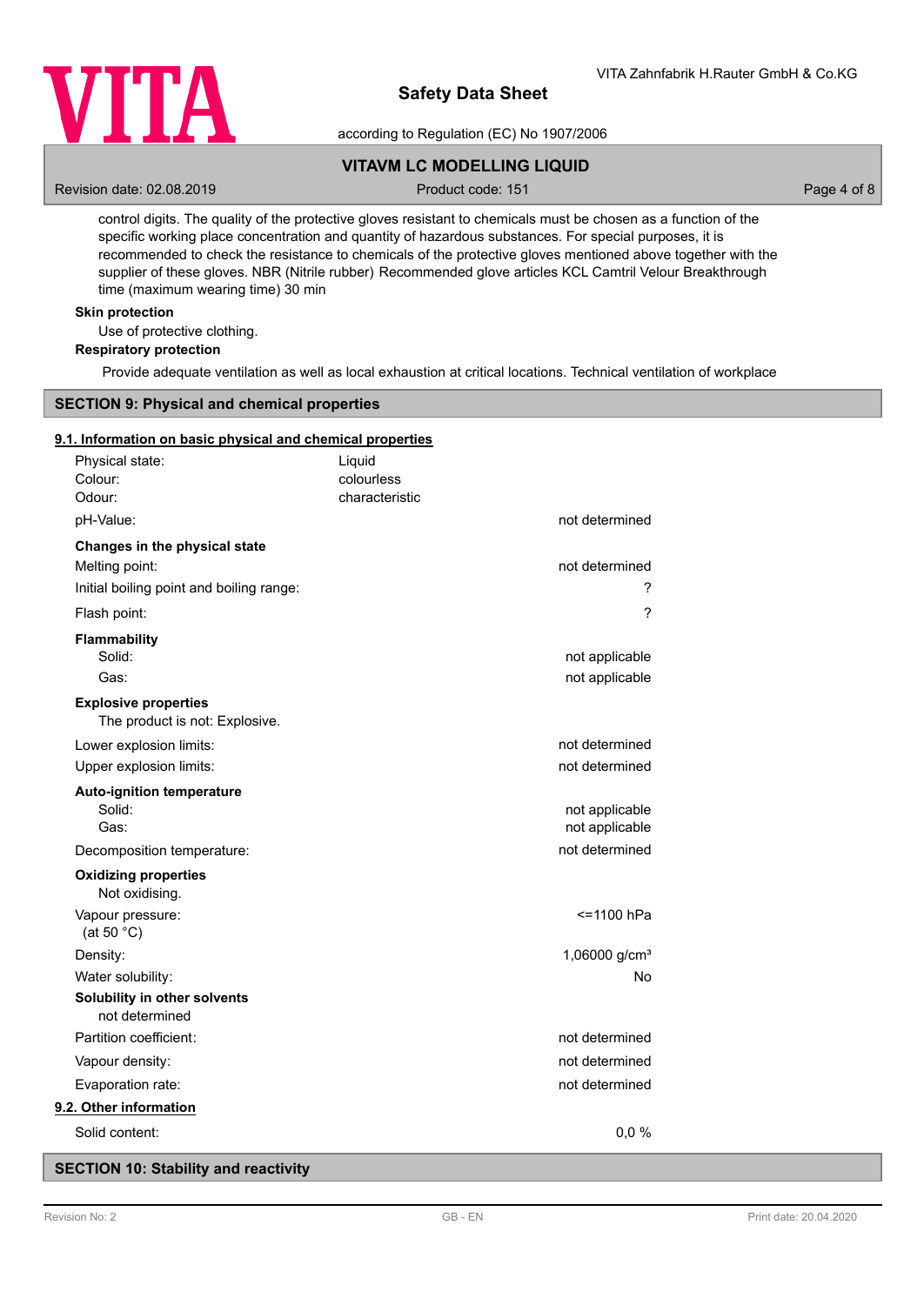

according to Regulation (EC) No 1907/2006

## **VITAVM LC MODELLING LIQUID**

Revision date: 02.08.2019 **Product code: 151** Product code: 151 **Page 5 of 8** Page 5 of 8

#### **10.1. Reactivity**

No hazardous reaction when handled and stored according to provisions.

## **10.2. Chemical stability**

The product is stable under storage at normal ambient temperatures.

#### **10.3. Possibility of hazardous reactions**

No known hazardous reactions.

#### **10.4. Conditions to avoid**

none

# **10.5. Incompatible materials**

No information available.

#### **10.6. Hazardous decomposition products**

No known hazardous decomposition products.

#### **SECTION 11: Toxicological information**

#### **11.1. Information on toxicological effects**

#### **Acute toxicity**

Based on available data, the classification criteria are not met.

| CAS No     | Chemical name                     |                     |      |                |        |        |
|------------|-----------------------------------|---------------------|------|----------------|--------|--------|
|            | Exposure route                    | Dose                |      | <b>Species</b> | Source | Method |
| 90551-76-1 | Methacrylic ester                 |                     |      |                |        |        |
|            | dermal                            | LD50<br>mg/kg       | 3000 |                |        |        |
| 2867-47-2  | 2-dimethylaminoethyl methacrylate |                     |      |                |        |        |
|            | oral                              | <b>ATE</b><br>mg/kg | 500  |                |        |        |
|            | dermal                            | <b>ATE</b><br>mg/kg | 1100 |                |        |        |

#### **Irritation and corrosivity**

Causes skin irritation.

Causes serious eye irritation.

#### **Sensitising effects**

May cause an allergic skin reaction. (2,2'-ethylenedioxydiethyl dimethacrylate; 2-dimethylaminoethyl methacrylate)

#### **Carcinogenic/mutagenic/toxic effects for reproduction**

Based on available data, the classification criteria are not met.

#### **STOT-single exposure**

Based on available data, the classification criteria are not met.

#### **STOT-repeated exposure**

Based on available data, the classification criteria are not met.

#### **Aspiration hazard**

Based on available data, the classification criteria are not met.

#### **Additional information on tests**

The mixture is classified as hazardous according to regulation (EC) No 1272/2008 [CLP].

# **SECTION 12: Ecological information**

#### **12.1. Toxicity**

The product is not: Ecotoxic.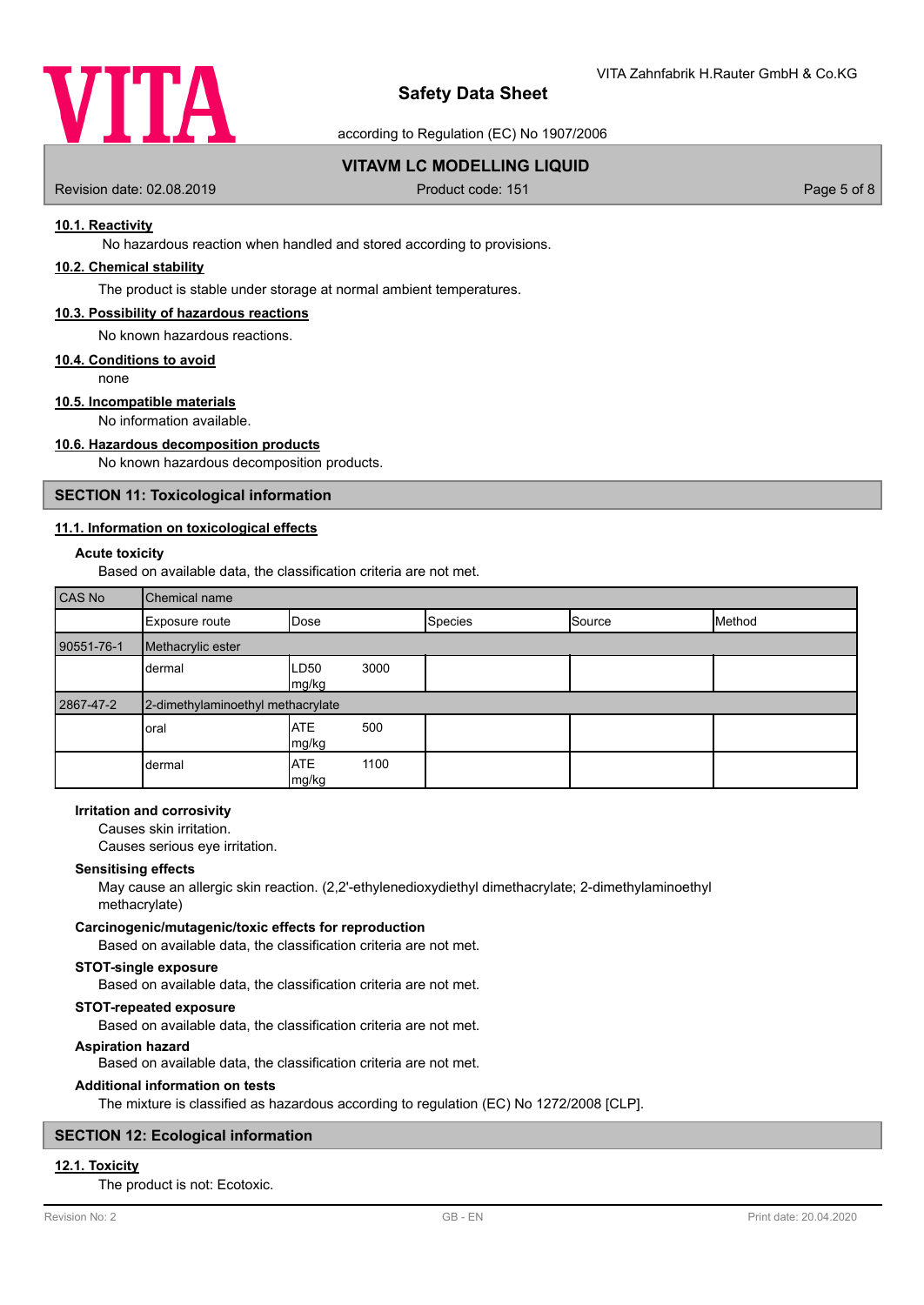# VITA

# **Safety Data Sheet**

according to Regulation (EC) No 1907/2006

# **VITAVM LC MODELLING LIQUID**

Revision date: 02.08.2019 **Product code: 151** Product code: 151 **Page 6 of 8** Page 6 of 8

#### **12.2. Persistence and degradability**

The product has not been tested.

# **12.3. Bioaccumulative potential**

The product has not been tested.

#### **12.4. Mobility in soil**

The product has not been tested.

#### **12.5. Results of PBT and vPvB assessment**

The product has not been tested.

#### **12.6. Other adverse effects**

No information available.

## **Further information**

Avoid release to the environment.

#### **SECTION 13: Disposal considerations**

#### **13.1. Waste treatment methods**

#### **Disposal recommendations**

Do not allow to enter into surface water or drains. Dispose of waste according to applicable legislation.

#### **Contaminated packaging**

Handle contaminated packages in the same way as the substance itself.

#### **SECTION 14: Transport information**

#### **Land transport (ADR/RID)**

**Inland waterways transport (ADN)**

**Marine transport (IMDG)**

#### **Air transport (ICAO-TI/IATA-DGR)**

#### **14.5. Environmental hazards**

ENVIRONMENTALLY HAZARDOUS: no

#### **14.6. Special precautions for user** No information available.

**14.1. UN number:** No dangerous good in sense of this transport regulation. **14.2. UN proper shipping name:** No dangerous good in sense of this transport regulation. **14.3. Transport hazard class(es):** No dangerous good in sense of this transport regulation. **14.4. Packing group:** No dangerous good in sense of this transport regulation.

**14.1. UN number:** No dangerous good in sense of this transport regulation. **14.2. UN proper shipping name:** No dangerous good in sense of this transport regulation. **14.3. Transport hazard class(es):** No dangerous good in sense of this transport regulation. **14.4. Packing group:** No dangerous good in sense of this transport regulation.

**14.1. UN number:** No dangerous good in sense of this transport regulation. **14.2. UN proper shipping name:** No dangerous good in sense of this transport regulation. **14.3. Transport hazard class(es):** No dangerous good in sense of this transport regulation. **14.4. Packing group:** No dangerous good in sense of this transport regulation.

**14.1. UN number:** No dangerous good in sense of this transport regulation. **14.2. UN proper shipping name:** No dangerous good in sense of this transport regulation. **14.3. Transport hazard class(es):** No dangerous good in sense of this transport regulation. **14.4. Packing group:** No dangerous good in sense of this transport regulation.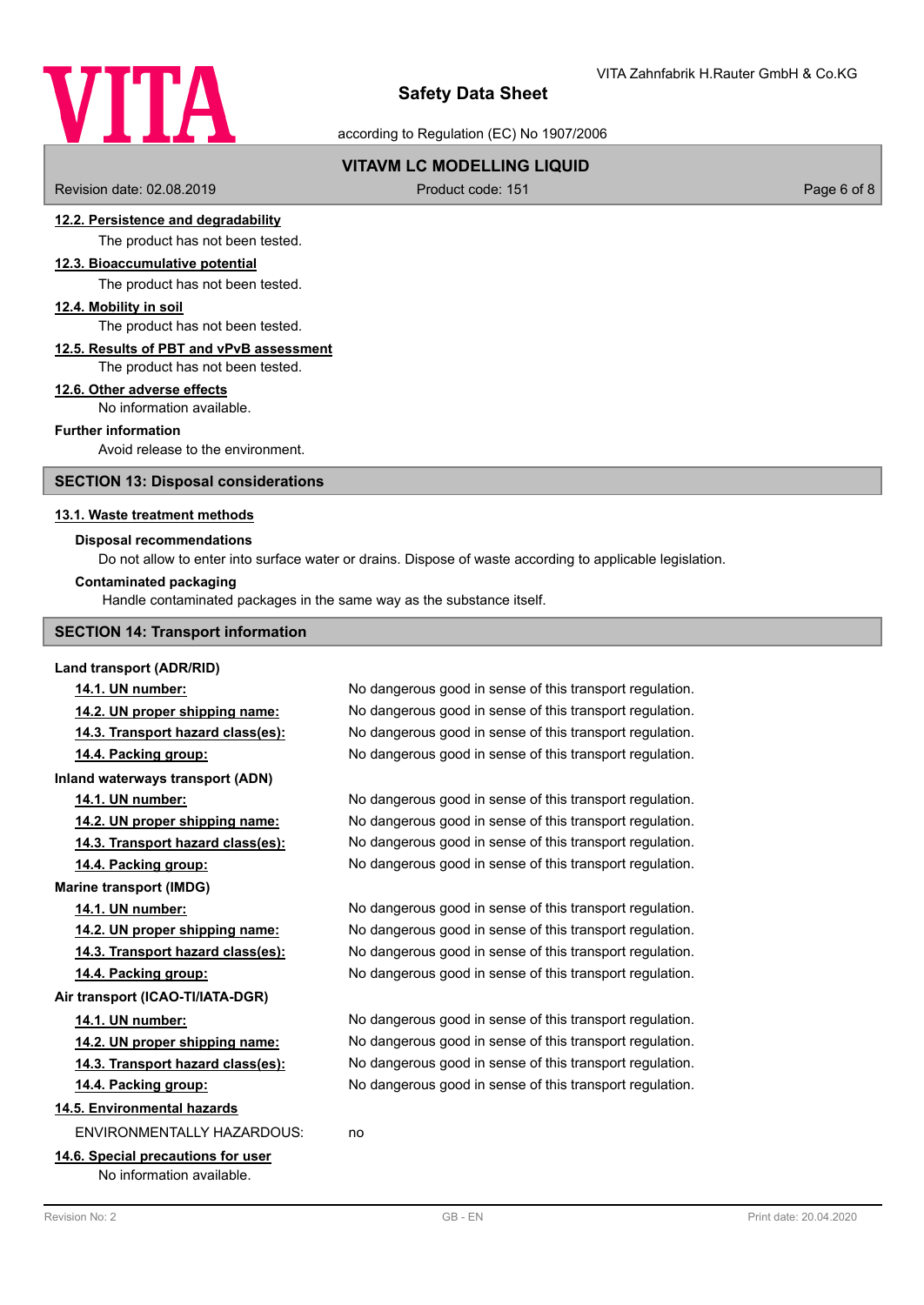

according to Regulation (EC) No 1907/2006

#### **VITAVM LC MODELLING LIQUID**

Revision date: 02.08.2019 **Product code: 151** Product code: 151 **Page 7 of 8** Page 7 of 8

#### **14.7. Transport in bulk according to Annex II of Marpol and the IBC Code**

not applicable

#### **SECTION 15: Regulatory information**

#### **15.1. Safety, health and environmental regulations/legislation specific for the substance or mixture**

| EU regulatory information                            |                                                                                                                       |
|------------------------------------------------------|-----------------------------------------------------------------------------------------------------------------------|
| Information according to 2012/18/EU<br>(SEVESO III): | Not subject to 2012/18/EU (SEVESO III)                                                                                |
| National regulatory information                      |                                                                                                                       |
| Employment restrictions:                             | Observe restrictions to employment for juveniles according to the 'juvenile<br>work protection guideline' (94/33/EC). |
| Water hazard class (D):                              | 1 - slightly hazardous to water                                                                                       |
| Skin resorption/Sensitization:                       | Causes allergic hypersensitivity reactions.                                                                           |

#### **15.2. Chemical safety assessment**

Chemical safety assessments for substances in this mixture were not carried out.

#### **SECTION 16: Other information**

#### **Abbreviations and acronyms**

ADR: Accord européen sur le transport des marchandises dangereuses par Route (European Agreement concerning the International Carriage of Dangerous Goods by Road ) IMDG: International Maritime Code for Dangerous Goods IATA: International Air Transport Association GHS: Globally Harmonized System of Classification and Labelling of Chemicals EINECS: European Inventory of Existing Commercial Chemical Substances ELINCS: European List of Notified Chemical Substances CAS: Chemical Abstracts Service LC50: Lethal concentration, 50% LD50: Lethal dose, 50% CLP: Classification, labelling and Packaging REACH: Registration, Evaluation and Authorization of Chemicals GHS: Globally Harmonised System of Classification, Labelling and Packaging of Chemicals UN: United Nations DNEL: Derived No Effect Level DMEL: Derived Minimal Effect Level PNEC: Predicted No Effect Concentration ATE: Acute toxicity estimate LL50: Lethal loading, 50% EL50: Effect loading, 50% EC50: Effective Concentration 50% ErC50: Effective Concentration 50%, growth rate NOEC: No Observed Effect Concentration BCF: Bio-concentration factor PBT: persistent, bioaccumulative, toxic vPvB: very persistent, very bioaccumulative RID: Regulations concerning the international carriage of dangerous goods by rail ADN: European Agreement concerning the International Carriage of Dangerous Goods by Inland Waterways (Accord européen relatif au transport international des marchandises dangereuses par voies de navigation intérieures) EmS: Emergency Schedules MFAG: Medical First Aid Guide ICAO: International Civil Aviation Organization MARPOL: International Convention for the Prevention of Marine Pollution from Ships